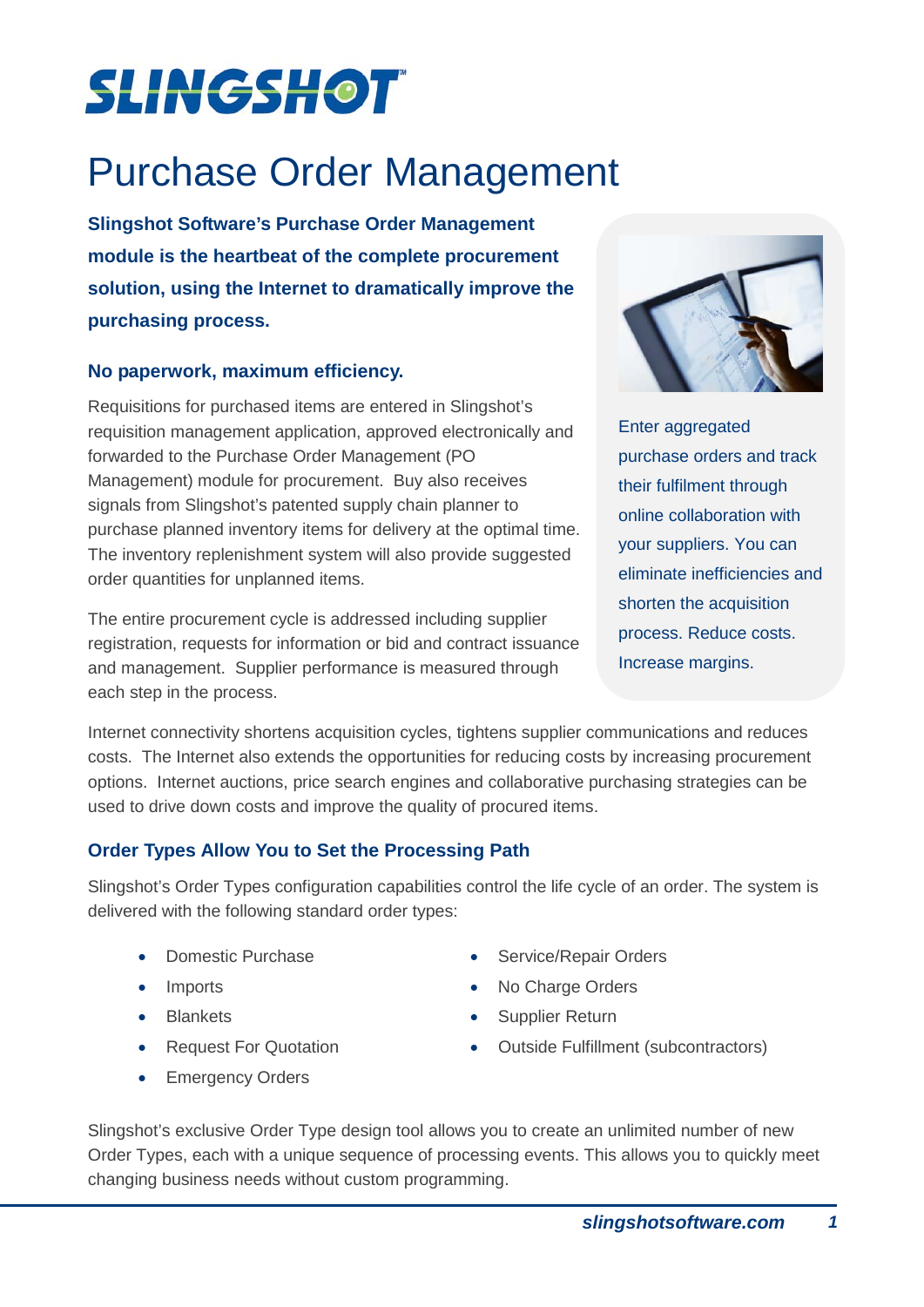## **Multiple Tools Speed the Entry Process**

Purchase order entry is quick and easy. Order data defaults automatically from the Supplier record. Standard paragraphs, shipping instructions and other information are automatically added to the order. For repetitive purchases, reference a shopping list and simply select the items you wish to order – or use the copy facility to copy some or all of the products from a recent order.

Tax and freight are calculated automatically as the order is entered. The tax calculation considers the taxing jurisdiction and the tax class of the product and your receiving location. Freight can be calculated based on the weight of the order, a percentage or a flat dollar amount. The actual freight charges can be confirmed during shipment (interface with manifest system) or they can also be entered during an invoice review process. It is also possible to accrue estimated freight and reverse the accrual when the carrier invoice is received. The Freights Terms table defines whether the freight is re-billed or paid by the supplier.

#### **Use the Internet to Register Suppliers and Collect Supplier Information**

Require your suppliers to maintain accurate information over the Internet. The "User Roles" function allows you to set up your own registration forms – the amount of information required is up to you. Collect current financial information, insurance certifications and other useful information.

Slingshot's exclusive "Span of Control" facility allows you to restrict a supplier to view only its own information. Receive "Alerts" automatically if supplier information is incomplete or "stale".

#### **Reduce Maverick Purchases – Drive Buys to Contracts**

There are several factors promoting "off contract" maverick buys. An appropriate contract may not exist, the individual requiring the item may not be aware of the contract, or the requirement can't be met within the contract's terms at the lowest price. Slingshot's PO Management module addresses these issues and drives purchases to contract at the lowest possible cost. Price and availability of any item can be instantly determined. Search and ordering facilities make it more convenient to order from the contract than the store "in town". Reporting facilities identify items that are contract candidates as well as potential suppliers for those items. Habitual maverick buys are highlighted providing an opportunity to educate requestors.

The Bid Analysis form allows you to compare bids and award contracts. Contracts can include an effective date, a review date and an expiration date. Contract prices and purchase commitments are also recorded. Reports and "Alerts" allow you to monitor contract compliance, thus avoiding costly penalties.

#### **Inherit Purchase Order Approval from Approved Requisitions**

Purchase requests are entered in Request and routed to one or more approvers. Once the estimated cost is approved, the request is forwarded to the appropriate buyer for procurement. The buyer can choose to enter a "Spot" purchase order, release from an open contract or request supplier quotations. If the order or quoted price exceeds the estimate, the approvers are required to re-approve the request. When sufficient approval is received the purchase order is automatically "Opened" and the requestor is notified with the price and expected delivery date.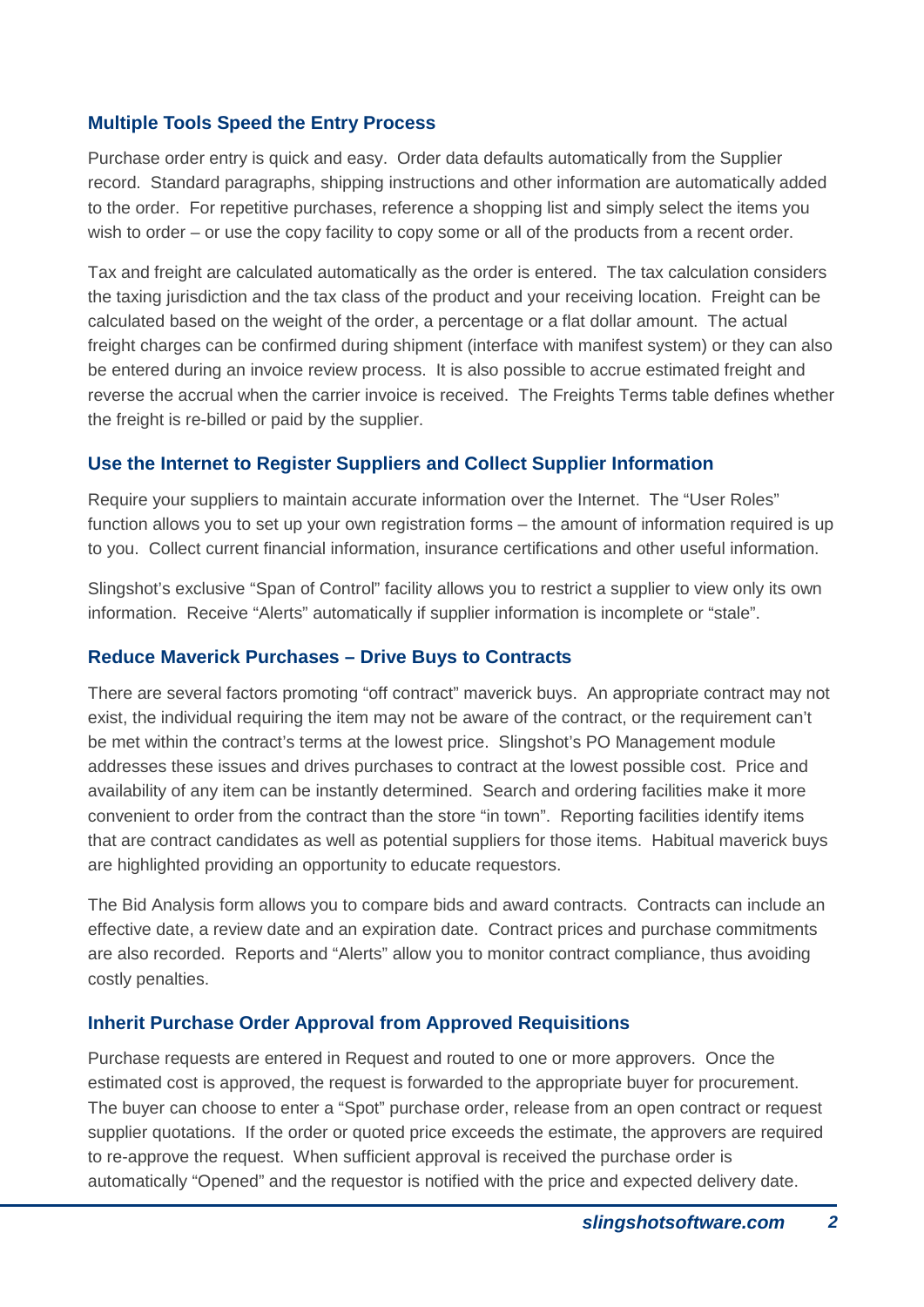#### **Keep Internal Notes and Attachments with the Order**

Notes can be added to a purchase order or a line item. Support is also provided for attachments including pictures, drawings, spreadsheets and word processing documents. Notes can also be automatically associated with a group of orders. For example, add a special handling instruction to the purchase order whenever a certain product is ordered. A glossary of standard terms and conditions can also be maintained and attached to an order.

#### **Create a Hierarchical Product Catalogue with Pictures**

An unlimited amount of descriptive information (including pictures) can be entered for each product. Each product can be placed in a hierarchy, which is also used to produce a printed catalog. Powerful search capabilities enable users to instantly pinpoint any product, using the hierarchy or product description.

#### **Electronic Approval of "Stand Alone" Purchase Orders**

A purchase which did not result from a requisition may require one or more approvals, depending on the amount of the purchase or the items purchased. "Alerts" are created to notify approvers that their approval is pending. When all required approvals are in place, the order is automatically "Opened" and forwarded to the supplier.

#### **Supplier Part Cross Reference**

Sell allows you to cross reference your part number with your supplier's part number – orders can be entered using either number. Cross-references are also maintained by manufacturer.

## **Line Types Control Receiving and Payment Processes**

Standard Line Item Types include: "Receive&Pay", "ReceiveOnly", "PayOnly", "Ship&Debit", "ShipOnly", "DebitOnly" and Quotation. New line types can be "user defined". An Order Type can be associated with a default line type and a group of "valid line types". This powerful capability allows you to support multiple fulfillment flows on a single purchase order. For example, return a defective item to a supplier and include a separate "ReceiveOnly" line item to receive a replacement.

## **Purchasing Control at the Order Line Level**

Slingshot's PO Management module defaults information from the purchase order but allows you to override most controls on each line item. Receiving and Ship From addresses can be set at on each order line along with a shipping schedule (with allows for entry of multiple dates). Fulfillment rules (Ship Complete, Auto Cancel Back Order) can also be set for each line item.

## **Supplier Hierarchy**

Each supplier can have one address record or an unlimited number of Pay To, Ship From and Order From addresses. Information defaults from the supplier records to the purchase order automatically to speed the entry process and eliminate errors.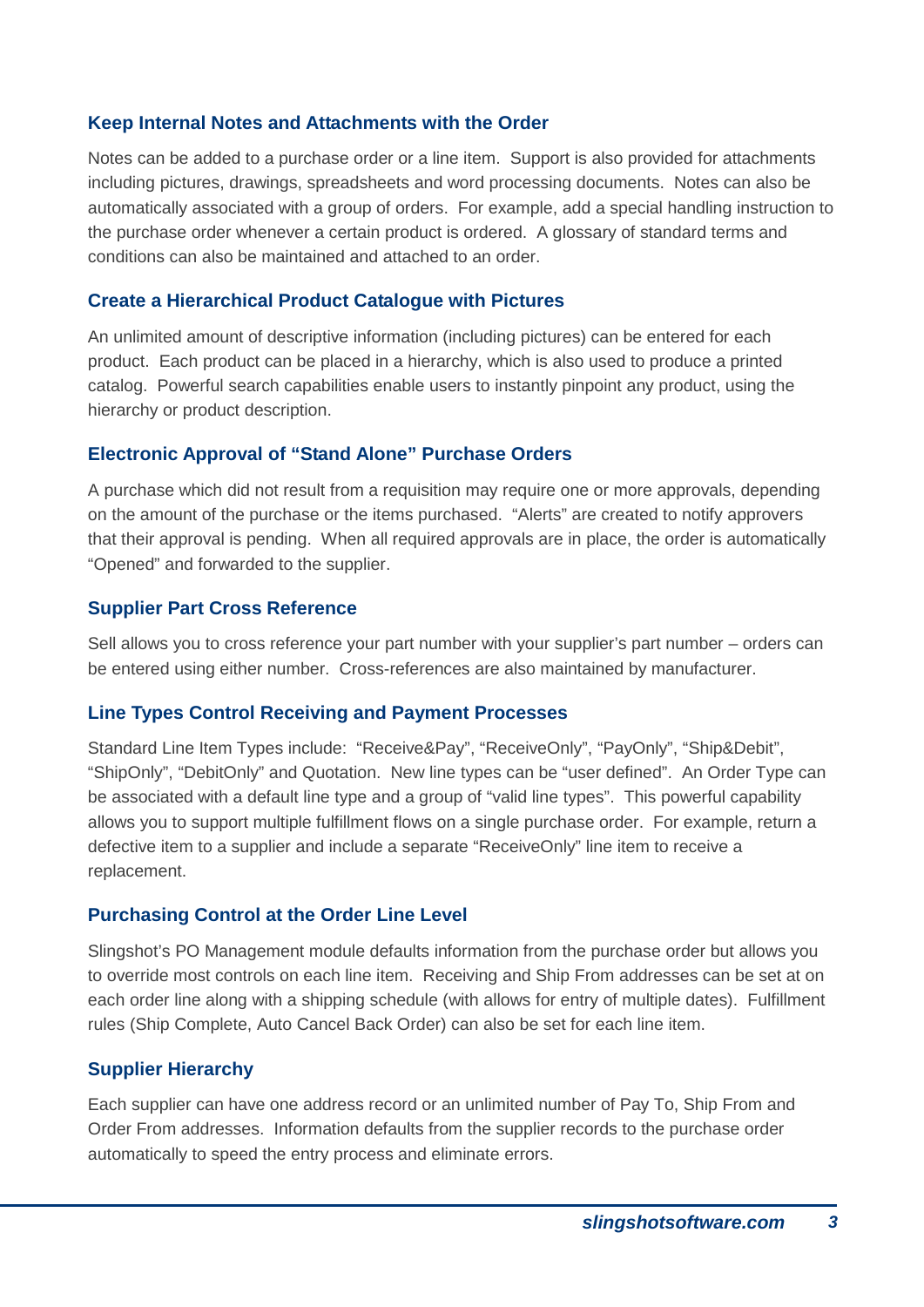## **E-mail Documents to Suppliers and Other Stakeholders**

Slingshot's PO Management module allows contacts at an address to "subscribe" to e-mailed documents. For example, you can e-mail purchase orders and change orders to the supplier automatically.

Whenever a document is generated, all subscribers at the addresses associated with the purchase order (pay to, ship from, order from, receiving location) are automatically checked. Each subscriber is e-mailed a copy of the requested document in PDF format.

## **Invoice Matching Options**

Multiple matching options are supported, including: two and three way matching, pay valued receiver, milestone payments and recurring billing. The pay valued receiver option bypasses the matching process. Where this occurs, the supplier is automatically paid the purchase order unit price times the quantity received.

#### **Multiple Payment Methods**

A default payment method is kept at the pay to supplier level. Options include "On Account", "Credit Card" and "Cash On Delivery". For credit card payments, the company's (e.g. Visa) card number and expiration date are maintained. The value of the goods received is posted to the credit card company as a payable in Slingshot's Payables application. The balance is settled by creating a payment to the credit card company.

## **"Alerts" Automatically Monitor Critical Issues**

Slingshot's Alerts allow you to define conditions that will be monitored by the system. Alerts can be triggered when an approved requisition is late for fulfillment; a blanket purchase order is about to expire or when a purchase order is about to hit its "firm" date.

Any number of Alerts can be defined. Your "User Role" determines the alerts available to you. You receive an alert by "subscribing" to it on your home page. If the Alert condition is true you will receive a message when you sign in to the system (or you can also request notification via e-mail).

#### **Integrated Report Writer**

A complete set of order registers, supplier performance reports and table listings comes standard with the PO Management module. All reports and documents were developed using SAP Business Objects Crystal Reports toolset. Formats can be easily modified to meet your specific requirements. New reports can be developed and easily added to the application menus.

## **Microsoft Office Integration**

All reports can be exported into a range of different formats including PDF and CSV files. They can also be downloaded into MS Excel or MS Word documents.